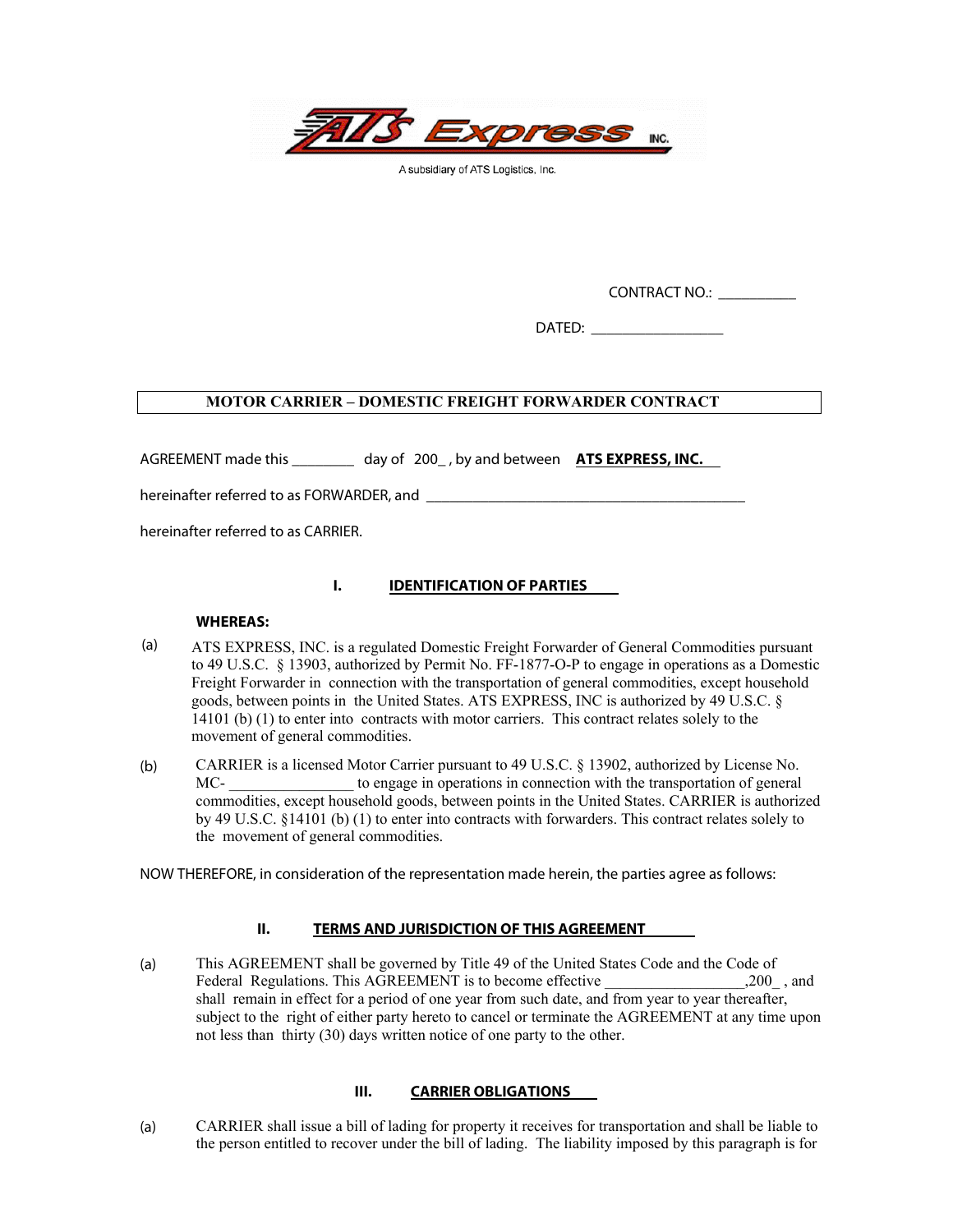the actual loss or injury to the property. Failure to issue a bill of lading does not affect the liability of CARRIER. CARRIER'S liability shall be the same as a carrier's liability under 49 U.S.C. § 14706. FORWARDER makes no representation that these goods move under any limitation of liability or any released rates. FORWARDER also makes no representation that a limitation of liability or a released rate contained in FORWARDER'S agreement with its shipper will apply to CARRIER'S liability. To the extent that FORWARDER'S limitation of liability is deemed to extend to CARRIER, CARRIER may apply such limitation. The maximum liability of CARRIER shall be \$25.00 per pound or \$100,000 per shipment, whichever is less.

- (b) CARRIER agrees to maintain cargo insurance in the amount of \$100,000 to compensate those parties entitled to recover under the preceding paragraph. CARRIER shall cause its insurance carrier to forward forthwith to FORWARDER a standard Certificate of Insurance, which Certificate shall require the insurance carrier to give FORWARDER written notice thirty (30) days prior to the cancellation of such cargo insurance.
- (c) CARRIER'S liability shall begin at the time cargo is loaded upon CARRIER'S equipment at the point of origin, and continue until said cargo is delivered to the designated consignee at destination, or to any intermediate stop-off party.
- (d) CARRIER shall perform this Agreement in compliance with all federal, state and local laws relating to the transportation of freight. CARRIER agrees to defend and hold harmless FORWARDER against any and all loss or damage claims on each shipment transported by CARRIER pursuant to this Agreement. CARRIER further agrees to defend and hold harmless FORWARDER from all and any liability, costs and damages to persons and/or property arising out of CARRIER'S operations hereunder, including but not limited to all road, fuel, and other taxes, fees or permits related to the shipments transported by CARRIER as arranged by FORWARDER. This indemnification shall include payment of legal fees necessitated by FORWARDER'S defense against such claims. Any claim for indemnification under this agreement shall accrue at the time payment is made, and the applicable statute of limitations shall begin to run at that point, regardless of the period for filing claims and filing suit under the Carmack Amendment.
- (e) CARRIER authorizes FORWARDER as its agent to collect freight charges on shipments which FORWARDER has obtained for CARRIER. CARRIER shall bill FORWARDER and not FORWADER'S customers ( i.e., consignor or consignee ) for freight charges. CARRIER agrees that it will not seek payment from shipper until FORWARDER has received thirty (30) day's notice of CARRIER's intent to seek recovery from shipper.

# **IV. FORWARDER OBLIGATIONS**

- (a) FORWARDER shall offer to CARRIER for shipment a minimum of ( 1 ) shipment for each year this agreement remains in effect, and CARRIER agrees to transport those shipments during that period of time.
- (b) FORWARDER agrees to pay CARRIER for the transportation of the commodities moved under this agreement in accordance with the rate set forth herein or Addenda thereto, within (30) days of the receipt by FORWARDER of CARRIER'S invoice covering such transportation.

# **V. SPECIFIED RATES AND CHARGES**

(a) The basic transportation rates negotiated between the parties will be set on a per shipment basis. With the use of a Rate Confirmation Sheet, the FORWARDER will, by facsimile, send to the CARRIER the proposed or agreed upon rate for transporting the shipment documented on the issued Rate Confirmation Sheet. In return, the CARRIER, will, by facsimile, send to the FORWARDER the issued Rate Confirmation Sheet signed approving the agreed upon rate to transport the shipment.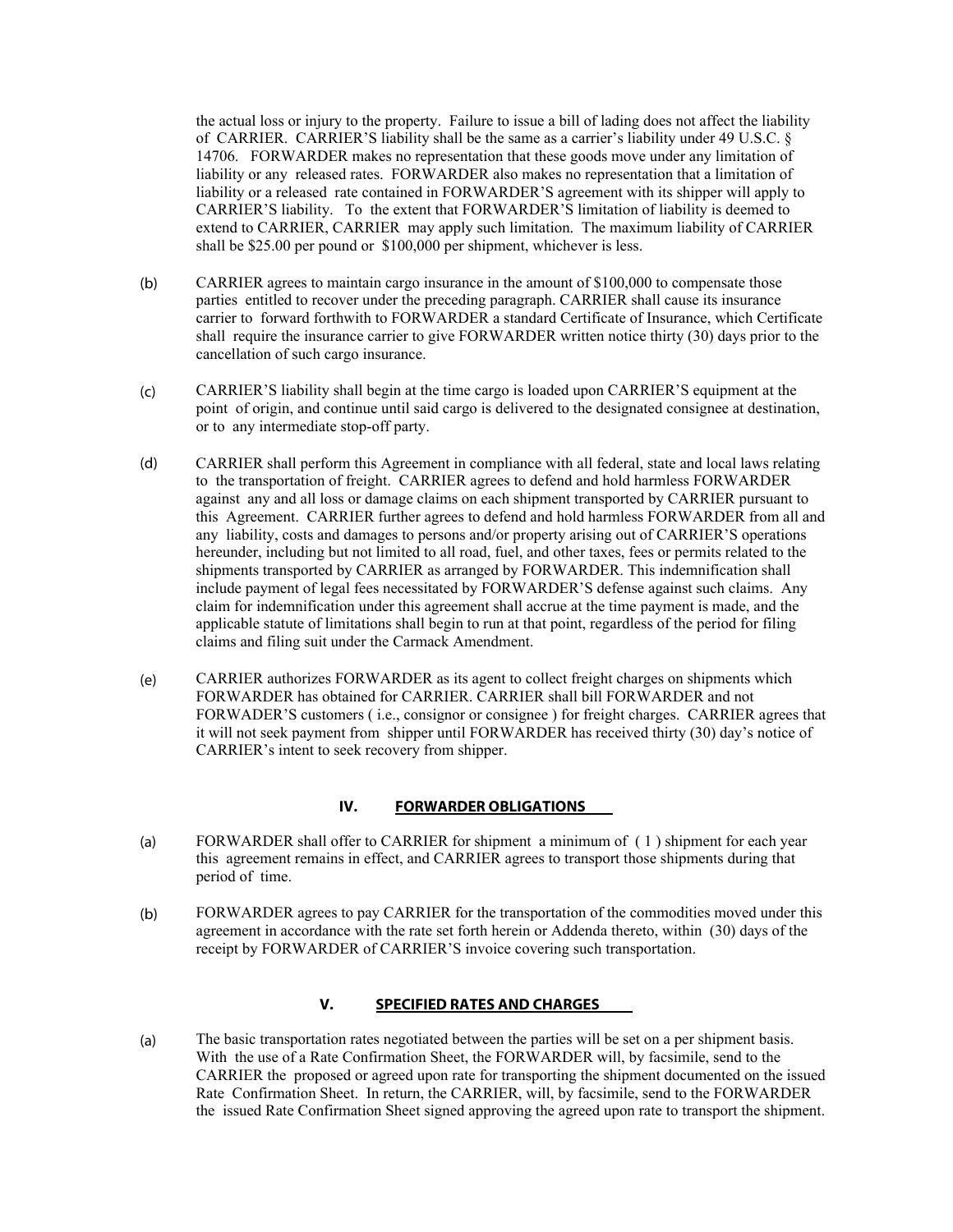# **VI. BILLS OF LADING**

(a) CARRIER shall issue a receipt or a bill of lading for property it transports and shall be liable to the person entitled to recover under the receipt of the bill of lading. If the consignor has prepared a bill of lading in accord with 49 U.S.C. § 80101 et seq., CARRIER, when picking up the shipment, shall sign the bill of lading as the agent of FORWARDER, and FORWARDER shall be shown on the bill of lading as the carrier.

#### **VII. PROVISIONS AS TO THE SETTLEMENT OF CARGO CLAIMS**

- (a) Cargo claims shall be investigated and settled in accordance with the regulations codified at 49 C.F.R. § 370 et seq. As a condition precedent to recovery, claims must be filed in writing with the receiving or delivering carrier, or carrier issuing the bill of lading, or carrier on whose line the loss, damage, injury or delay occurred, or carrier in possession of the property when the loss, damage, injury or delay occurred, within nine months after delivery has occurred or should have reasonably occurred.. Suits shall be instituted against any carrier within two years, and one day from the day when notice in writing is given by the carrier to the claimant that the carrier has disallowed the claim or any part or parts thereof specified in the notice. Where claims are not filed or suits are not instituted thereon in accordance with the foregoing provisions, no carrier hereunder shall be liable, and such claims shall not be paid.
- (b) If any dispute arises about a cargo claim, the party who alleges a claim may file suit in the federal district or the state and county in which FORWARDER is located.

#### **VIII. MEDIATION AS TO ALL DISPUTES OTHER THAN CARGO CLAIMS**

(a) If a dispute arises out of or relates to this AGREEMENT, other than a dispute about cargo claims, and the parties have not been successful in resolving the dispute through negotiation, the parties agree to attempt to resolve the dispute by submitting the dispute to mediation by the AMERICAN ARBITRATION ASSOCIATION ("AAA") or by any method agreed upon by the parties. Each party shall bear its own expenses and an equal share of the expenses of the mediator and the fees of the AAA. The parties, their representatives, other participants and the mediator shall hold the existence, content and result of the mediation in confidence. If such dispute is not resolved by such mediation, the parties shall have the right to resort to any remedies permitted by law. All defenses based on the passage of time shall be tolled pending the termination of the mediation. Nothing in this clause shall be construed to preclude any party from seeking injunctive relief in order to protect its rights pending mediation. A request by a party to a court for such injunctive relief shall not be deemed a waiver of the obligation to mediate.

#### **IX. TRANSIT TIME**

(a) FORWARDER and CARRIER may make agreements on each shipment as to required transit time. In the absence of an agreement between the parties, "reasonable dispatch" shall be the applicable transit time.

#### **X. INDEPENDENT CONTRACTOR STATUS**

(a) The relationship of CARRIER to FORWARDER shall, at all times, be that of an independent contractor.

## **XI. NO BACK SOLICITATION BY CARRIER**

(a) CARRIER shall not solicit traffic from any shipper, consignor, consignee or customer of FORWARDER where (1) the availability of such traffic first became known to CARRIER as a result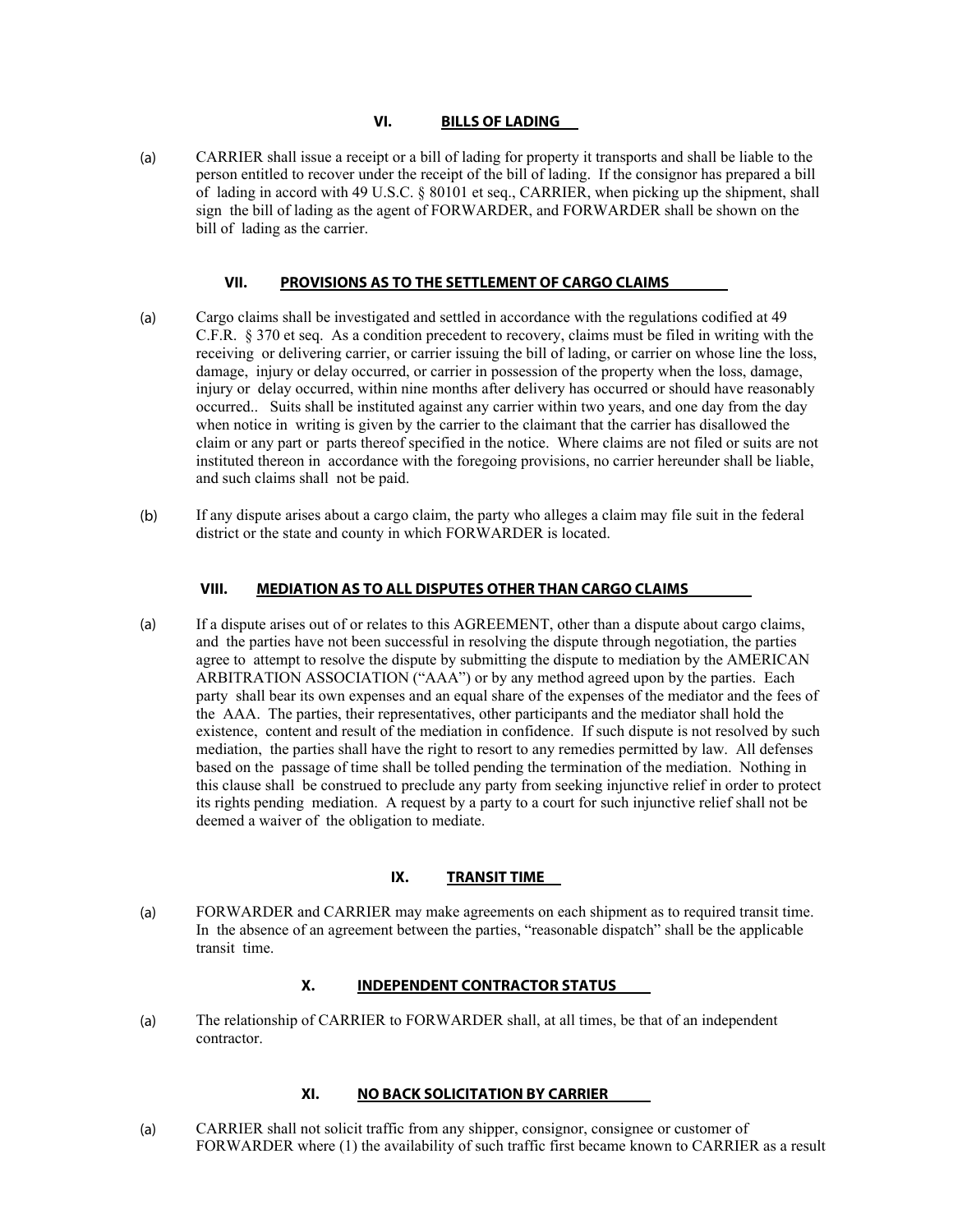of FORWARDER'S efforts, or (2) where the traffic of the shipper, consignor, consignee or customer of FORWARDER was first tendered to CARRIER by FORWARDER. If CARRIER breaches this agreement and "back-solicits" FORWARDER'S customers, and/or obtains traffic from such a customer, FORWARDER is then entitled, for a period of fifteen (15) months after the involved traffic first begins to move, to a commission from CARRIER of ( 20% ) of the transportation revenue received on the movement of the traffic, as liquidated damages. Termination of this contract shall not affect the enforceability and applicability of the foregoing provisions of this clause for a period of 15 months after termination.

#### **XII. HIRING OF OTHER CARRIERS PROHIBITED**

(a) CARRIER agrees that it shall transport all loads tendered to it under its own authority, on equipment owned or leased by it, and use employees or independent contractors under contract with it. Should a violation of the preceding sentence occur, CARRIER agrees to pay any and all charges relating to the movement of the shipment, and to indemnify and hold harmless SHIPPER and/or SHIPPER'S customers from any and all freight charges claimed to owe directly to the underlying motor carrier. CARRIER also agrees to settle any cargo claims that may arise in connection with a violation of this paragraph pursuant to 49 U.S.C.§14706.

# **XIII. FORCE MAJEURE EXEMPTIONS**

(a) Neither party hereto will be liable for the failure to tender or timely transport freight under this AGREEMENT if such failure, delay or other omission is caused by fire, flood, or other natural disaster, war, embargo, riot, civil disorder, through compliance with legally constituted order of civil or military authorities, provided the party uses best efforts to perform pursuant to the Agreement and provided that the party provide reasonable notice to the other party of the inability to perform.

#### **XIV. ENTIRE AGREEMENT**

(a) This Agreement, including all Appendices, Exhibits, and Addenda, constitutes the entire agreement intended by and between the PARTIES and supersedes all prior agreements, representations, warranties, statements, promises, information, arrangements, and understandings, whether oral, written, expressed or implied, with respect to the subject matter hereof.

# **XV. NOTICES**

(a) or permitted to be given under this Agreement shall be in writing (or fax with machine imprint on Unless the PARTIES notify each other in writing of a change of address, any and all notices required paper acknowledging successful transmission) and shall be addressed as follows:

(FORWARDER) (CARRIER)

| Attn:                | Attn:    |  |
|----------------------|----------|--|
| ATS Express, Inc.    | Address: |  |
| 2465 Air Park Rd.    |          |  |
| Charleston, SC 29406 |          |  |
| Phone: 843-747-3333  | Phone:   |  |
| Fax: 843-747-3589    | Fax:     |  |